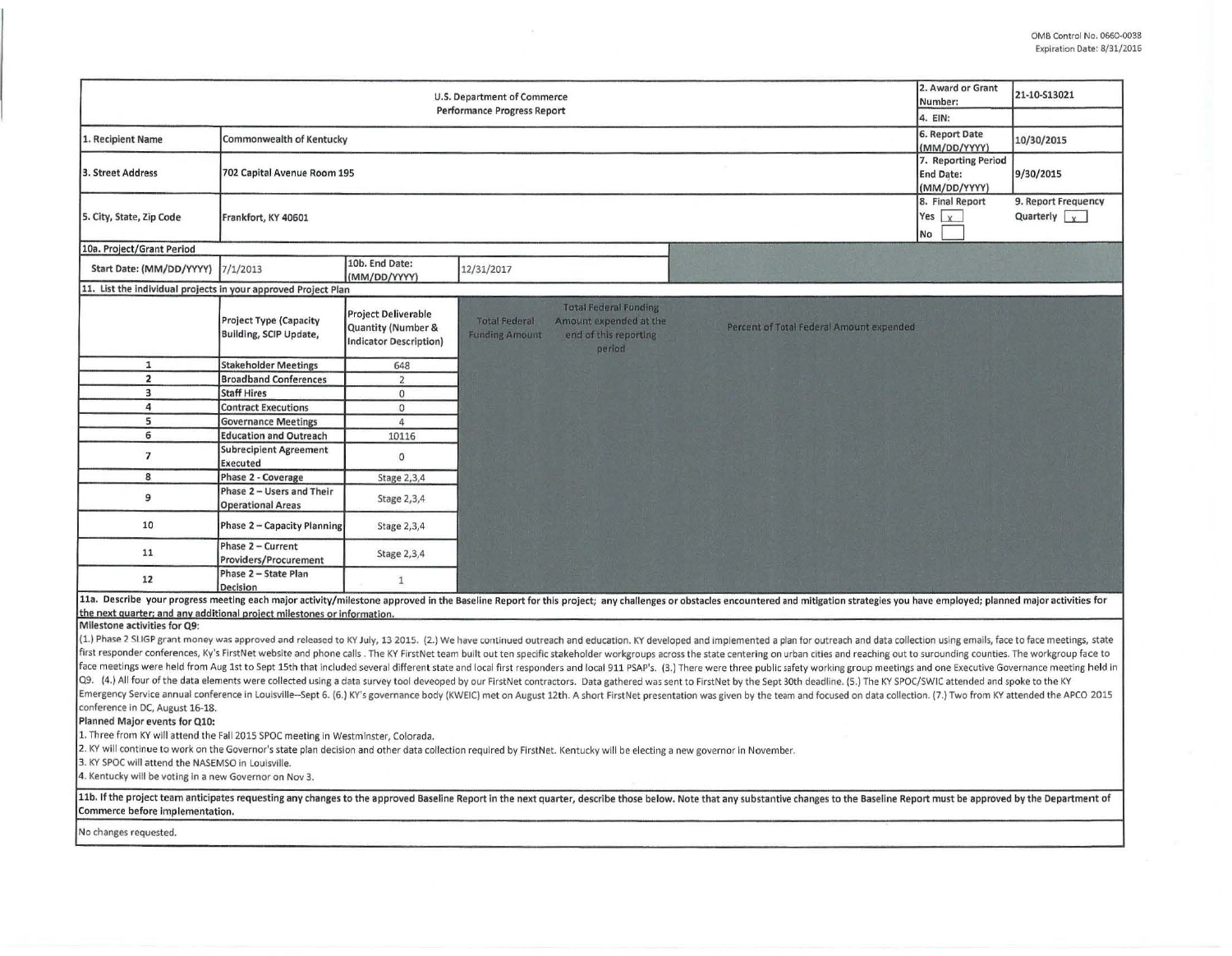## 11c. Provide any other information that would be useful to NTIA as it assesses this project's progress.

KY FirstNet website up and working to provide training and updated information out the the stakeholders/users. Website link https://www.kyfirstnet.com/ Baker & Associates have developed and continue to maintain the KY Firs as well as developed the outreach training material with assistance and approval from the KY team.

## 11d. Describe any success stories or best practices you have identified. Please be as specific as possible.

The Kentucky State Police and Baker teams are continuing outreach to all public safety & first responders across the state. Breaking the state up into 10 specific user workgroups using the counties with larger metro's work work groups included local fire, ems, police, 911 coordinaters, and em personnel. These were smaller groups and usually one or two were willing to make contact with other 1st responder's in adjacent counties or give us con Individual's that would be willing to work with us on getting data. Kentucky is contiuing to recieve data and put out FirstNet information through the workgroups in Q10.

12. Personnel

12a. If the project is not fully staffed, describe how any lack of staffing may impact the project's time line and when the project will be fully staffed.

| 12b. Staffing Table                                                                                                                   |                            |  |                                             |                      |                               |                   |                 |                                         |                                          |
|---------------------------------------------------------------------------------------------------------------------------------------|----------------------------|--|---------------------------------------------|----------------------|-------------------------------|-------------------|-----------------|-----------------------------------------|------------------------------------------|
| Job Title                                                                                                                             | FTE%                       |  | Project (s) Assigned                        |                      |                               |                   |                 |                                         | Change                                   |
| <b>SWIC</b>                                                                                                                           | 75%                        |  | Provide Oversite of SLIGP project           |                      |                               |                   |                 |                                         | No Change                                |
| <b>Staff Member</b>                                                                                                                   | 100%                       |  | Provide Administrative Support<br>No Change |                      |                               |                   |                 |                                         |                                          |
| <b>Staff Member</b>                                                                                                                   | 100%                       |  | Provide Project Support                     |                      |                               |                   |                 |                                         | No Change                                |
|                                                                                                                                       |                            |  |                                             |                      |                               |                   |                 |                                         |                                          |
| 13. Subcontracts (Vendors and/or Subrecipients)                                                                                       |                            |  |                                             |                      |                               |                   |                 |                                         |                                          |
| 13a. Subcontracts Table - Include all subcontractors. The totals from this table must equal the "Subcontracts Total" in Question 14f. |                            |  |                                             |                      |                               |                   |                 |                                         |                                          |
| Name                                                                                                                                  | <b>Subcontract Purpose</b> |  | Type<br>(Vendor/Subrec.)                    | RFP/RFQ Issued (Y/N) | Contract<br>Executed<br>(Y/N) | <b>Start Date</b> | <b>End Date</b> | <b>Total Federal Funds</b><br>Allocated | <b>Total Matching Funds</b><br>Allocated |
| Michael Baker & Associates                                                                                                            | Website Development        |  | Vendor                                      | N                    | V                             | 2/20/2014         | 6/30/2016       | \$225,000.00                            |                                          |
| Michael Baker & Associates                                                                                                            | Data Collection            |  | Vendor                                      | N                    | $\vee$                        | 2/20/2014         | 6/30/2016       | \$500,000.00                            |                                          |
| Michael Baker & Associates                                                                                                            | Outreach & Education       |  | Vendor                                      | N                    | $\vee$                        | 2/20/2014         | 6/30/2016       | \$543,750.00                            |                                          |
| 13b. Describe any challenges encountered with vendors and/or subrecipients.                                                           |                            |  |                                             |                      |                               |                   |                 |                                         |                                          |
| No Challenges or issues.                                                                                                              |                            |  |                                             |                      |                               |                   |                 |                                         |                                          |